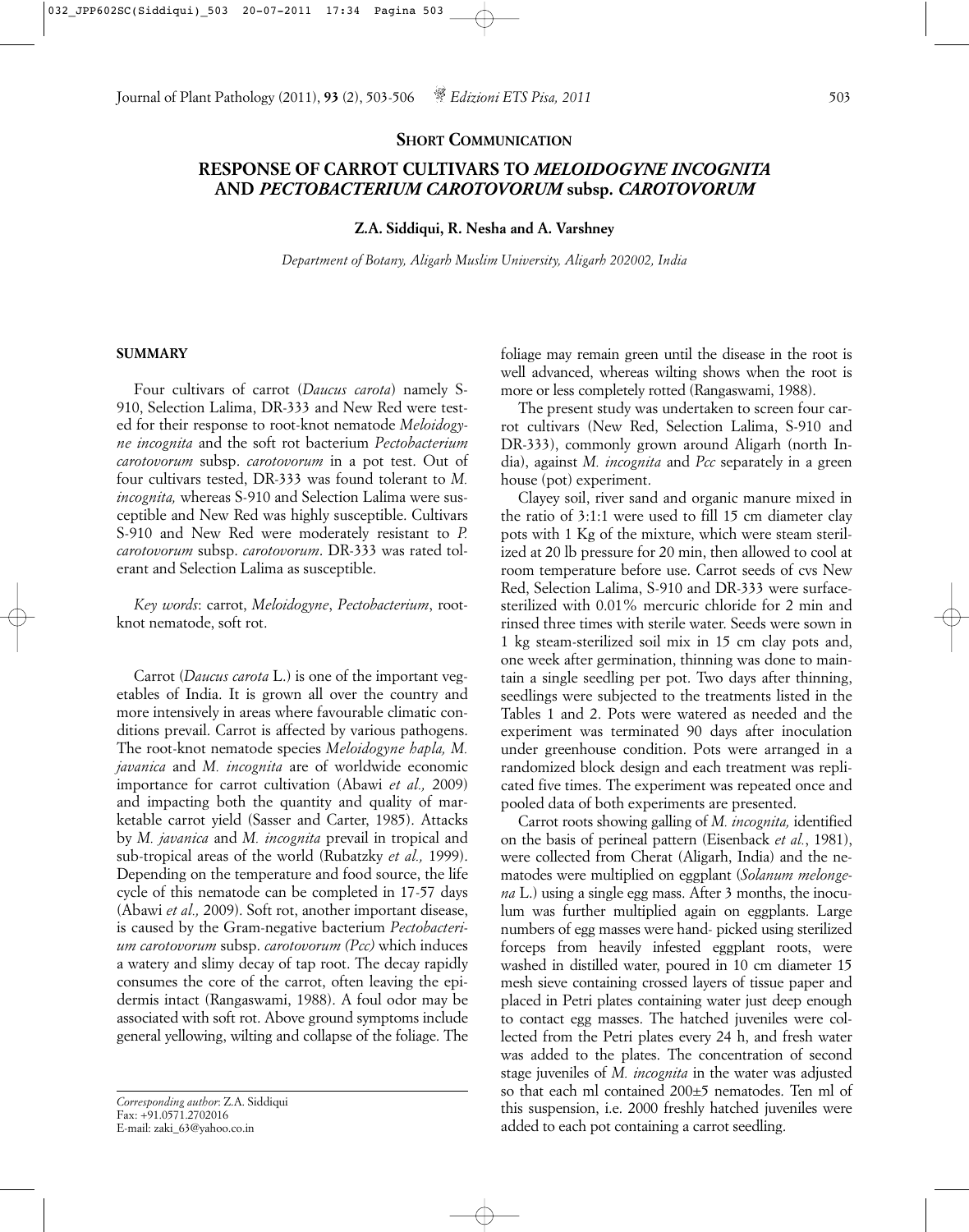A *Pcc* strain was obtained from Indian Type Culture Collection, Division of Mycology and Plant Pathology, IARI, New Delhi (ITCC WDCM430) and its pathogenicity to carrot was confirmed by inoculating with 3 ml *Pcc* culture (each ml contains 1.2×10<sup>5</sup> CFU) grown in nutrient broth, seedlings grown in ice-cream cups in 50 g sandy loam soil. After 30 days, roots were examined for soft rot symptoms. All 5 replicates of *Pcc*-noculated roots showed soft rot symptoms. For the present experiment, nutrient agar plates were streaked with a pure colony of *Pcc* and incubated at 32±1°C for 24 h. Single colonies from a 24 h pure culture on nutrient agar were inoculated into eight nutrient broth flasks and incubated at 32±1°C for 72 h. Cell density, determined according to Sharma (2001), was  $1.2 \times 10^5$  CFU ml<sup>-1</sup>. Ten ml of this suspension were inoculated into each pot around the carrot seedling.

*M. incognita* and *Pcc* were inoculated to each of the four cultivars separately. Inoculations were made in 5 replicates for each cultivar removing carefully the soil around the roots without damaging them. Nematode and bacterium inocula were poured around the roots and the soil replaced. In control treatments, water was added in an amount equal to that of the inoculum.

Plants were uprooted 90 days post inoculation and the root systems were gently rinsed. The plants were cut at the height of the crown, and the length in cm of the shoots (from the cut end to the top of the first leaf) and of the longest roots was recorded. Excess water was removed by blotting before weighing shoots and roots separately. The number of galls per root system was counted, whereas for determining the soft rot index an arbitrary 0-5 scale was used where  $0 =$  no disease and 5 = severe soft rot. Plant dry weight decrease was also determined using the Husain (1986) 0-5 scale with slight modification, where  $0 =$  no decrease of dry weight (immune plant);  $1 = \text{dry weight decrease up to } 5\%$  (resistant);  $2 = \text{dry weight decrease from } 5.1 \text{ to } 15\% \text{ (modern-}$ ately resistant);  $3 =$  dry weight decrease from 15.1 to  $25\%$  (tolerant);  $4 =$  dry weight decrease from 25.1 to  $35\%$  (susceptible);  $5 =$  dry weight decrease in excess of 35% (highly susceptible).

For dry weight determination, plants were kept in envelopes at 60°C for 2-3 days. A 250 g sub-sample of well-mixed soil from each treatment was processed by Cobb's sieving and decanting technique followed by Baermann funnel extraction (Southey, 1986). Nematode suspensions were collected after 24 h, and the number of nematodes were counted in five aliquots of 1 ml of suspension from each sample. The means of five counts were used to calculate the nematode population per Kg of soil. To estimate the number of juveniles, eggs and females inside the roots, 1 g subsample of roots was macerated for 30-40 sec in a Waring blender and counts were made on the suspensions thus obtained. The number of nematodes present in the roots was calculated by multiplying the number of nematodes present in 1 g of root by the total weight of root. The entire data set was analysed statistically. Least significant differences (LSD) were calculated at  $P=0.05$  to test for significant differ-

**Table 1.** Response of four carrot cultivars to *Meloidogyne incognita* infestation.

| Cultivar            | Treatment | Plant<br>length<br>(cm) | Plant<br>fresh<br>weight<br>(gm) | Plant<br>dry<br>weight<br>(gm) | Reduction in<br>dry weight over<br>control<br>(%) | Galls per<br>root<br>(No.) | Nematode<br>population<br>(N <sub>o</sub> ) | Response    |
|---------------------|-----------|-------------------------|----------------------------------|--------------------------------|---------------------------------------------------|----------------------------|---------------------------------------------|-------------|
| S-910               | C<br>M    | 47.5<br>36.7            | 57.3<br>41.9                     | 29.3<br>19.5                   | $\sim$ $-$                                        | ---                        |                                             |             |
| $L.S.D. P=0.05$     |           | 3.2                     | 4.6                              | 2.4                            | 33.4                                              | 122                        | 14360                                       | S           |
| Selection<br>Lalima | C<br>М    | 69.5<br>50.2            | 122.1<br>87.6                    | 35.8<br>23.7                   | $\sim$ $\sim$                                     |                            |                                             |             |
| L.S.D. $P=0.05$     |           | 4.1                     | 7.2                              | 2.7                            | 33.8                                              | 141                        | 18630                                       | S           |
| DR-333              | C<br>M    | 51.0<br>43.7            | 149.2<br>126.6                   | 47.4<br>40.2                   |                                                   |                            |                                             |             |
| $L.S.D. P=0.05$     |           | 3.9                     | 8.4                              | 3.1                            | 15.2                                              | 71                         | 9310                                        | $\mathbf T$ |
| New Red             | C<br>M    | 50.2<br>32.7            | 150.3<br>102.1                   | 46.7<br>27.9                   | $\cdots$                                          | $---$                      | $- - - -$                                   |             |
| L.S.D. $P=0.05$     |           | 4.0                     | 8.7                              | 2.5                            | 40.3                                              | 159                        | 21450                                       | HS          |

C= Control; M= *Meloidogyne incognita;* T= Tolerant; S= Susceptible; HS= Highly susceptible.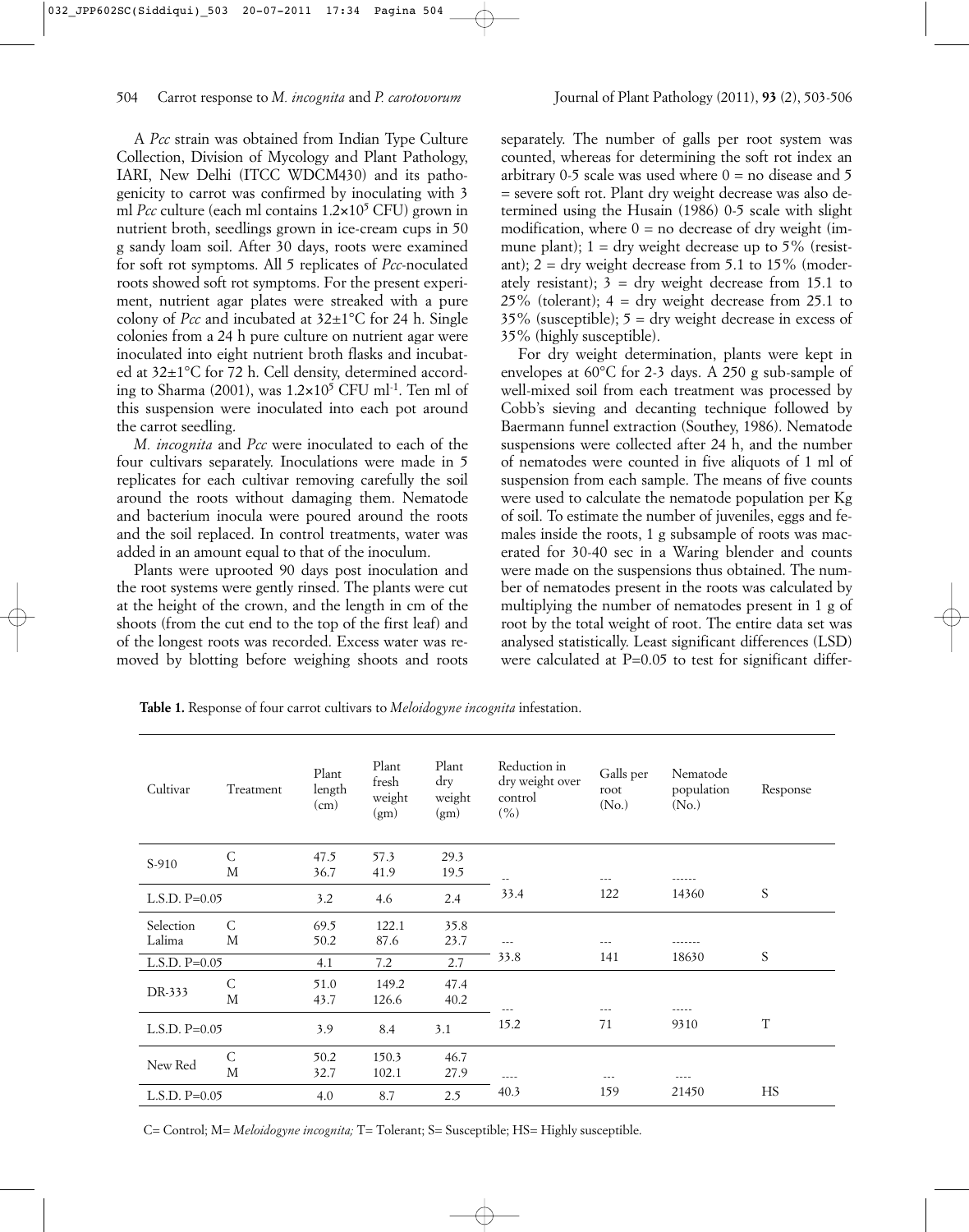| Cultivars           | Treatment         | Plant length<br>(cm) | Plant fresh<br>weight<br>(gm) | Plant dry<br>weight<br>(gm) | % reduction in<br>dry weight over<br>control | Soft rot<br>index | Response |
|---------------------|-------------------|----------------------|-------------------------------|-----------------------------|----------------------------------------------|-------------------|----------|
| S-910               | С<br>${\bf P}$    | 47.5<br>42.6         | 57.3<br>50.4                  | 29.3<br>26.6                | ---                                          | --                |          |
| $L.S.D P=0.05$      |                   | 2.9                  | 4.6                           | 2.3                         | 9.2                                          | $\overline{2}$    | MR       |
| Selection<br>Lalima | C<br>P            | 69.5<br>48.1         | 122.1<br>81.5                 | 35.8<br>23.7                | $- - -$                                      | 4                 |          |
| $L.S.D P=0.05$      |                   | 3.7                  | 7.8                           | 2.6                         | 33.8                                         |                   | S        |
| DR-333              | С<br>$\mathbf{P}$ | 51.0<br>40.7         | 149.2<br>118.7                | 47.4<br>38.8                | $- - -$                                      | ---               |          |
| $L.S.D P=0.05$      |                   | 3.2                  | 8.2                           | 2.8                         | 18.1                                         | 3                 | T        |
| New Red             | C<br>$\mathbf{P}$ | 50.2<br>45.4         | 150.3<br>134.6                | 46.7<br>42.3                | ----                                         | $--$              |          |
| $L.S.D P=0.05$      |                   | 3.4                  | 8.5                           | 2.9                         | 9.4                                          | 2                 | MR       |

**Table 2.** Response of four carrot cultivars to *Pectobacterium carotovorum subsp. carotovorum* infection.

C= Control; P= *Pectobacterium carotovorum* subsp. *carotovorum;* MR= Moderately resistant; T= Tolerant; S= Susceptible

ences between treatments.

As shown in Table 1 none of the four cultivars tested against *M. incognita* were immune or resistant. Cultivar DR-333 was rated as tolerant. Cultivars S-910 and Selection Lalima were susceptible while New Red was highly susceptible to *M. incognita* (Table 1). Inoculation of *M. incognita* caused a significant reduction in the growth of all the four cultivars. Reduction in plant dry weight caused by *M. incognita* ranged from 15.2% to 40.3% in different cultivars. Inoculation of *M. incognita* to cultivar DR-333 caused 15.2% reduction in plant dry weight over un-inoculated control. Reduction in plant dry weight of cultivar S-910 and Selection Lalima were 33.4% and 33.8% respectively due to *M. incognita.* Inoculation of *M. incognita* to New Red resulted in 40.3% reduction in plant dry weight (Table 1).

Roots of all the four cultivars inoculated with *M. incognita* showed galling in their root system. Cultivar DR-333 had 71 galls per root system and nematode reproduction was 4.6 times (Table 1). Cvs S-910 and Selection Lalima had 122 and 141 galls per root system, respectively, and nematode reproduction of 7.1 and 9.3 times, respectively. Similarly, cv. New Red had 159 galls per root system and nematode reproduction factor was 10.7 times (Table 1). The difference in the number of galls and nematode multiplication between cultivars might result from differences in the number of juveniles penetrating the root (Huang, 1986).

Table 2 shows that none of the four cultivars tested were immune or resistant to *Pcc.* Cultivars S-910 and New Red were moderately resistant, cv. DR-333 was rated tolerant while cv. Selection Lalima was susceptible*.* Inoculation of *Pcc* caused a significant reduction in plant growth in all the four cultivars that ranged between 9.2 to 33.8%, i.e. 9.4% (New Red), 9.2% (S-910), 18.1% (DR-333) and 33.8% (Selection Lalima). Soft rot index was 2 in cvs S-910 and New Red, 3 in cv. DR-333 and 4 in cv. Selection Lalima (Table 2).

Root-knot and soft rot diseases of carrot are important constrains to successful cultivation of carrot in north India. However, as found in the present study, cv. DR-333 can be grown in areas infected with root knot nematodes, whereas cvs S-910 and New Red can be grown in *Pcc-* infested soil.

#### **REFERENCES**

- Abawi G.S., Ludwig J.W., Gugino B.K., 2009. Nematode research update and management practices. *Empire State Fruit and Vegetable Expo Proceedings, Cornell Coop. Extension*: 54-57.
- Eisenback J.D., Hirschmann H., Sasser J.N., Triantaphyllou A.C., 1981. A Guide to the four most common species of root-knot nematodes (*Meloidogyne* spp.), with a pictorial key. A Cooperative Publication of the Departments of Plant Pathology and Genetics North Carolina State University Raleigh, NC, USA.
- Huang S.P., 1986. Penetration, development, reproduction, and sex ratio of *Meloidogyne javanica* in three carrot cultivars. *Journal of Nematology* **18**: 408-412.:4
- Husain S.I., 1986. Resistance susceptibility rating for screening crop varieties against root-knot, reniform and cyst nematode. *International Nematology Network Newsletter* **3**: 15-16.